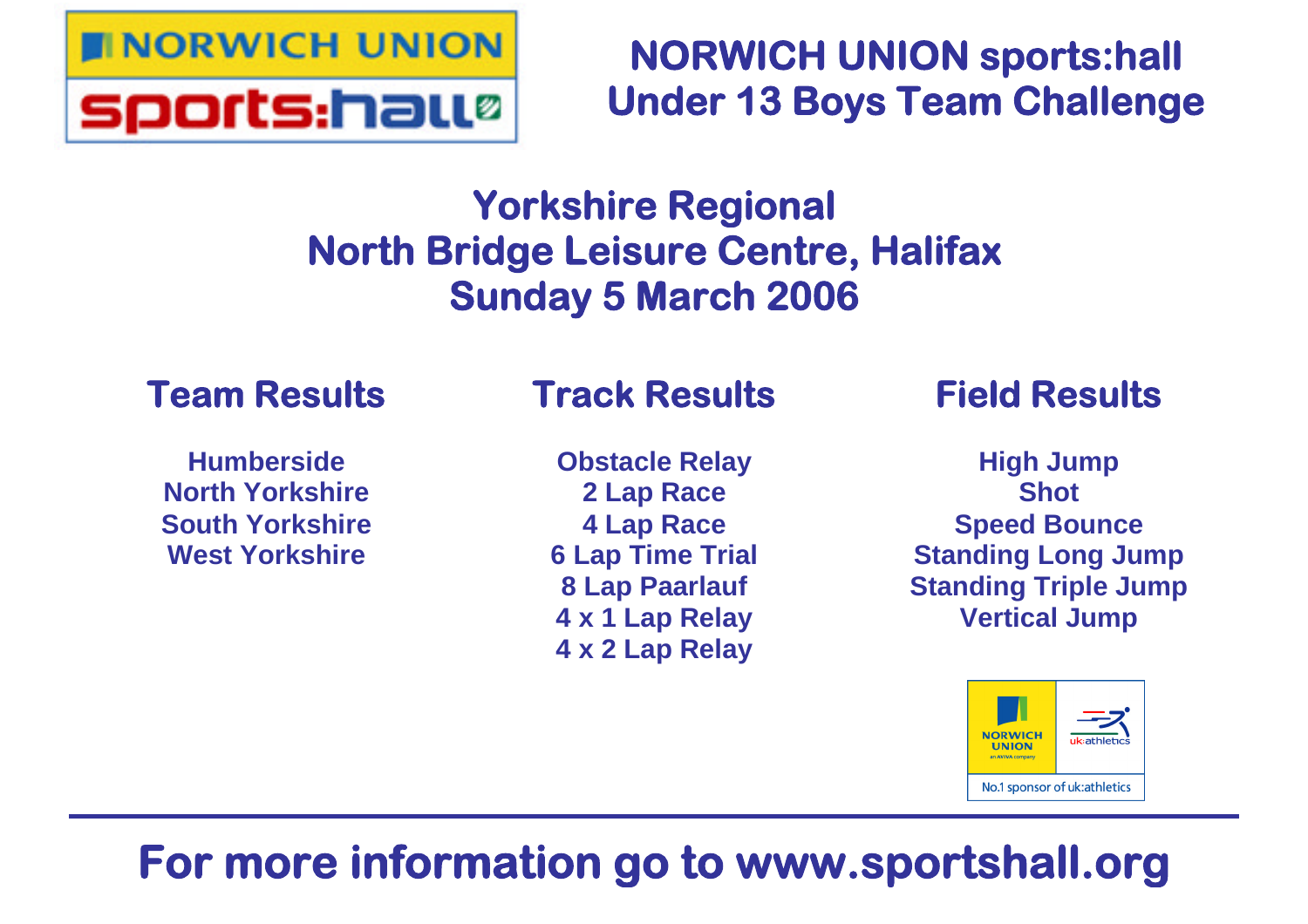### **Competition Results**

| <b>Competition:</b><br>NUS-Yorkshire Regional Under 13 Boys |                 |               |              |    |    |     |     | Venue:<br>North Bridge Leisure Cente, Halifax |     |     |          |     |    |            |            | <b>Date</b><br>5 Mar 2006 |  |  |
|-------------------------------------------------------------|-----------------|---------------|--------------|----|----|-----|-----|-----------------------------------------------|-----|-----|----------|-----|----|------------|------------|---------------------------|--|--|
| Ranking                                                     | Team            | <b>Colour</b> | <b>Score</b> | ΟR | P8 | 4x1 | 4x2 | 2LR                                           | 4LR | 6LR | HJ       | S.  | SВ | <b>SLJ</b> | <b>STJ</b> | VJ                        |  |  |
|                                                             | West Yorkshire  | green         | 779          | 70 | 70 | 70  | 70  | -54                                           | 54  | 56  | 58       | 56  | 53 | 52         | 58         | 58                        |  |  |
|                                                             | North Yorkshire | navv          | 606          | 50 | 60 | 60  | 60  | 48                                            | 52  | 42  | $\Omega$ | 48  | 46 | 46         | 50         | -44                       |  |  |
|                                                             | Humberside      | orange        | 544          | 40 | 50 | 50  | 50  | 42                                            | 40  | 48  | 26       | -40 | 42 | 38         | 34         | 44                        |  |  |
|                                                             | South Yorkshire | red           | 379          | 60 | 40 |     |     | 40                                            | 38  | 38  | 0        | 24  | 27 | 48         | 42         | 22                        |  |  |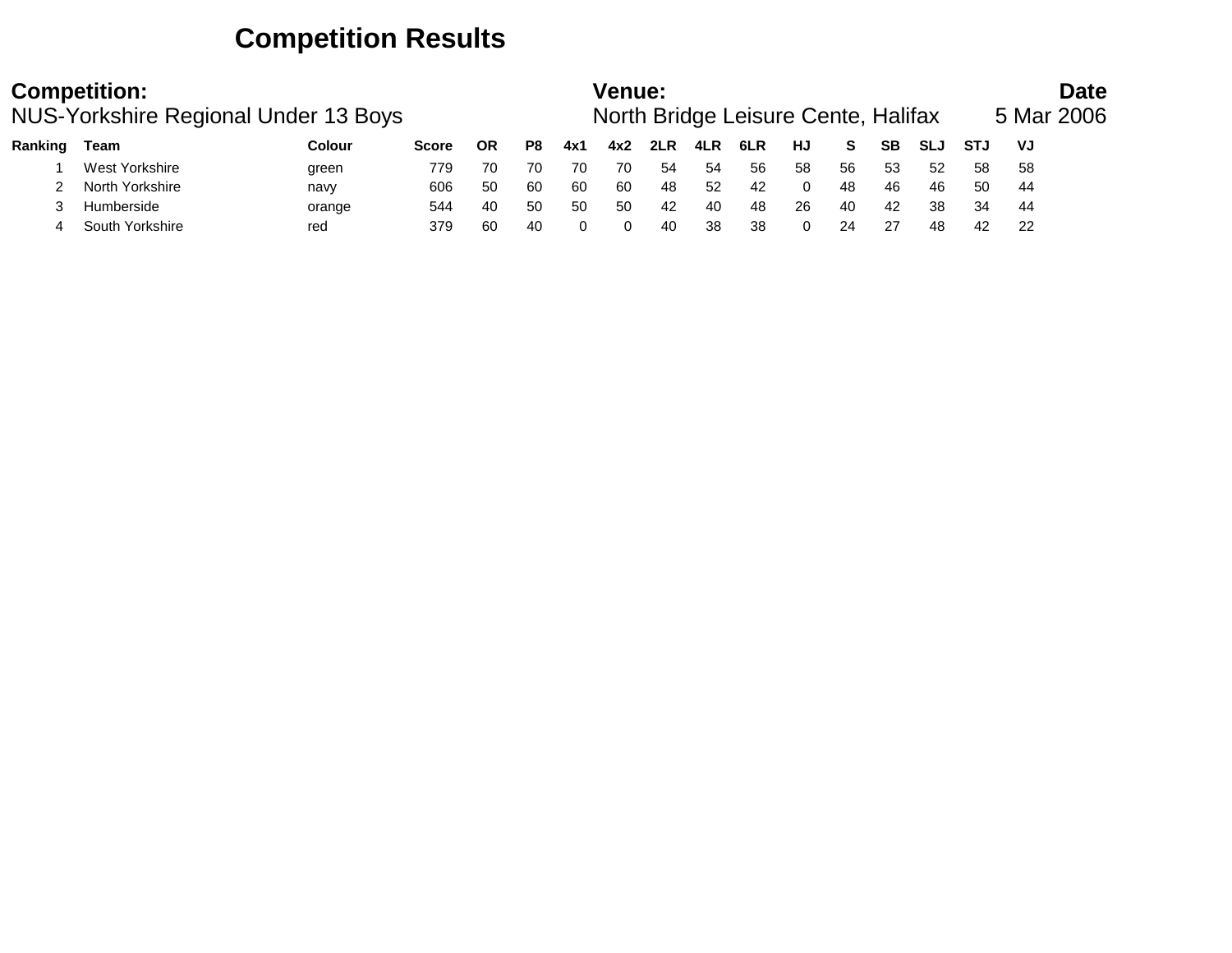### **Team Results Humberside (orange)**

|         | <b>Competition:</b>   | NUS-Yorkshire Regional Under 13 Boys |        |              |           |                |     | <b>Venue:</b>     |      |                   | North Bridge Leisure Cente, Halifax |             |    |           |            |                     |                | <b>Date</b><br>5 Mar 2006 |
|---------|-----------------------|--------------------------------------|--------|--------------|-----------|----------------|-----|-------------------|------|-------------------|-------------------------------------|-------------|----|-----------|------------|---------------------|----------------|---------------------------|
| Ranking | Team                  |                                      | Colour | <b>Score</b> | <b>OR</b> | P <sub>8</sub> | 4x1 | 4x2               | 2LR  | 4LR               | 6LR                                 | HJ          | S  | <b>SB</b> | <b>SLJ</b> | <b>STJ</b>          | VJ             |                           |
|         | <b>West Yorkshire</b> |                                      | green  | 779          | 70        | 70             | 70  | 70                | 54   | 54                | 56                                  | 58          | 56 | 53        | 52         | 58                  | 58             |                           |
|         | North Yorkshire       |                                      | navy   | 606          | 50        | 60             | 60  | 60                | 48   | 52                | 42                                  | $\mathbf 0$ | 48 | 46        | 46         | 50                  | 44             |                           |
| 3       | Humberside            |                                      | orange | 544          | 40        | 50             | 50  | 50                | 42   | 40                | 48                                  | 26          | 40 | 42        | 38         | 34                  | 44             |                           |
| 4       | South Yorkshire       |                                      | red    | 379          | 60        | 40             | 0   | $\mathbf 0$       | 40   | 38                | 38                                  | $\Omega$    | 24 | 27        | 48         | 42                  | 22             |                           |
|         | <b>Comp No Name</b>   |                                      |        | <b>Event</b> |           | Perf1          |     | Perf <sub>2</sub> |      | Perf <sub>3</sub> |                                     | Perf4       |    |           |            | <b>Best Ranking</b> |                | <b>Points</b>             |
|         |                       | <b>Thomas Hoyle</b>                  |        | 4LR          |           | 50.5           |     | 51.9              |      |                   |                                     |             |    |           | 51.9       |                     | 4              | 24                        |
|         |                       | <b>Thomas Hoyle</b>                  |        | HJ           |           | 1.15           |     |                   |      |                   |                                     |             |    |           | 1.15       |                     | 3              | 26                        |
|         | 2                     | <b>Andrew Harding</b>                |        | 6LR          |           | 1:19.4         |     |                   |      |                   |                                     |             |    | 1:19.4    |            |                     | $\overline{2}$ | 28                        |
|         | 2                     | <b>Andrew Harding</b>                |        | VJ           |           |                | 42  |                   | 41   |                   | 41                                  |             | 43 |           | 43         |                     | 4              | 24                        |
|         | 3                     | <b>Kelvin Arnott</b>                 |        | S            |           | 5.20           |     | 5.19              |      |                   | 5.34                                | 5.26        |    |           | 5.34       |                     | 5              | 22                        |
|         | 4                     | Doug Grant                           |        | 6LR          |           | 1:29.7         |     |                   |      |                   |                                     |             |    | 1:29.7    |            |                     | 6              | 20                        |
|         | 4                     | Doug Grant                           |        | S            |           | 4.59           |     |                   | 4.15 | 4.61              |                                     | 4.29        |    | 4.61      |            |                     |                | 18                        |
|         | 5                     | <b>Callum Grant</b>                  |        | <b>STJ</b>   |           | 4.32           |     | 4.14              |      |                   | 4.30                                | 4.20        |    |           | 4.32       |                     | 8              | 16                        |
|         | 6                     | <b>Patrick Atkin</b>                 |        | 2LR          |           | 24.5           |     |                   | 24.0 |                   |                                     |             |    |           | 24.0       |                     | 5              | 22                        |
|         | 6                     | <b>Patrick Atkin</b>                 |        | <b>SB</b>    |           |                | 72  |                   |      |                   |                                     |             |    |           | 72         |                     | $4=$           | 23                        |
|         |                       | Nathan Neeves-Redpaoth               |        | 4LR          |           | 59.9           |     |                   | 0.0  |                   |                                     |             |    |           | 59.9       |                     | 8              | 16                        |
|         |                       | Nathan Neeves-Redpaoth SLJ           |        |              |           | 1.64           |     |                   | 1.70 |                   | 1.70                                | 1.50        |    |           | 1.70       |                     |                | 18                        |
|         | 8                     | <b>Josh Masters</b>                  |        | <b>SLJ</b>   |           | 1.78           |     |                   | 1.75 |                   | 1.77                                | 1.75        |    |           | 1.78       |                     | 6              | 20                        |
|         | 9                     | Chris Thompson                       |        | <b>STJ</b>   |           | 4.58           |     | 4.64              |      |                   | 4.52                                | 4.42        |    |           | 4.64       |                     |                | 18                        |
|         | 10                    | James Tripp                          |        | <b>SB</b>    |           |                | 67  |                   |      |                   |                                     |             |    |           | 67         |                     | $6=$           | 19                        |
|         | 11                    | Dale Williams                        |        | 2LR          |           | 25.2           |     |                   | 0.0  |                   |                                     |             |    |           | 25.2       |                     | 6              | 20                        |
|         | 11                    | Dale Williams                        |        | VJ           |           |                | 37  |                   | 38   |                   | 38                                  |             | 37 |           | 38         |                     | 6              | 20                        |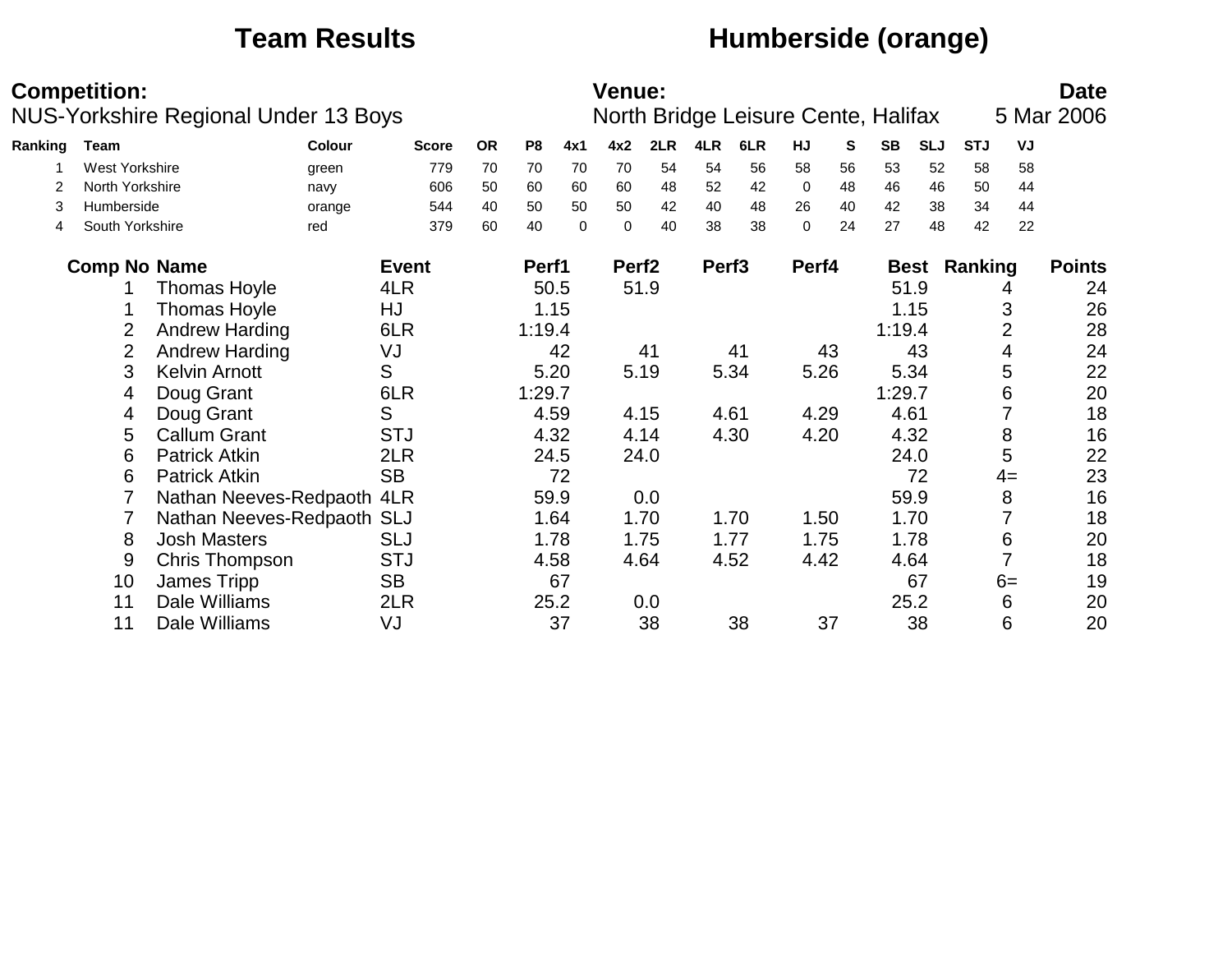### **Team Results North Yorkshire (navy)**

|         | <b>Competition:</b>   | <b>NUS-Yorkshire Regional Under 13 Boys</b> |               |              |           |                |          | <b>Venue:</b>     |      |                   | North Bridge Leisure Cente, Halifax |             |    |           |             |            |      | <b>Date</b><br>5 Mar 2006 |
|---------|-----------------------|---------------------------------------------|---------------|--------------|-----------|----------------|----------|-------------------|------|-------------------|-------------------------------------|-------------|----|-----------|-------------|------------|------|---------------------------|
| Ranking | Team                  |                                             | <b>Colour</b> | <b>Score</b> | <b>OR</b> | P <sub>8</sub> | 4x1      | 4x2               | 2LR  | 4LR               | 6LR                                 | HJ          | S  | <b>SB</b> | <b>SLJ</b>  | <b>STJ</b> | VJ   |                           |
|         | <b>West Yorkshire</b> |                                             | green         | 779          | 70        | 70             | 70       | 70                | 54   | 54                | 56                                  | 58          | 56 | 53        | 52          | 58         | 58   |                           |
| 2       | North Yorkshire       |                                             | navy          | 606          | 50        | 60             | 60       | 60                | 48   | 52                | 42                                  | $\mathbf 0$ | 48 | 46        | 46          | 50         | 44   |                           |
| 3       | Humberside            |                                             | orange        | 544          | 40        | 50             | 50       | 50                | 42   | 40                | 48                                  | 26          | 40 | 42        | 38          | 34         | 44   |                           |
| 4       | South Yorkshire       |                                             | red           | 379          | 60        | 40             | $\Omega$ | $\Omega$          | 40   | 38                | 38                                  | $\Omega$    | 24 | 27        | 48          | 42         | 22   |                           |
|         | <b>Comp No Name</b>   |                                             |               | <b>Event</b> |           | Perf1          |          | Perf <sub>2</sub> |      | Perf <sub>3</sub> |                                     | Perf4       |    |           | <b>Best</b> | Ranking    |      | <b>Points</b>             |
|         | 13                    | James Buck                                  |               | 2LR          |           | 22.7           |          |                   | 22.8 |                   |                                     |             |    |           | 22.8        |            |      | 30                        |
|         | 13                    | James Buck                                  |               | S            |           | 8.30           |          |                   | 7.69 |                   | 7.90                                | 7.98        |    | 8.30      |             |            | 2    | 28                        |
|         | 14                    | Lewis Cox                                   |               | 6LR          |           | 1:37.3         |          |                   |      |                   |                                     |             |    | 1:37.3    |             |            |      | 18                        |
|         | 14                    | Lewis Cox                                   |               | <b>STJ</b>   |           | 4.82           |          |                   | 5.36 |                   | 5.40                                | 5.08        |    |           | 5.40        |            | 4    | 24                        |
|         | 15                    | <b>Matthew Bumby</b>                        |               | <b>STJ</b>   |           | 5.42           |          |                   | 5.62 |                   | 5.42                                | 4.80        |    |           | 5.62        |            | 3    | 26                        |
|         | 16                    | Adam Aukland                                |               | VJ           |           |                | 35       |                   | 35   |                   | 36                                  |             | 35 |           | 36          |            |      | 18                        |
|         | 17                    | <b>Adam Collinson</b>                       |               | 4LR          |           | 48.4           |          |                   | 47.2 |                   |                                     |             |    | 47.2      |             |            |      | 30                        |
|         | 17                    | <b>Adam Collinson</b>                       |               | <b>SLJ</b>   |           | 2.21           |          |                   | 2.22 |                   | 2.34                                | 2.34        |    |           | 2.34        |            |      | 30                        |
|         | 18                    | Callum Postoyalko                           |               | VJ           |           |                | 48       |                   | 46   |                   | 46                                  |             | 45 |           | 48          |            | 3    | 26                        |
|         | 19                    | Danny Bodwich                               |               | 6LR          |           | 1:22.0         |          |                   |      |                   |                                     |             |    | 1:22.0    |             |            | 4    | 24                        |
|         | 19                    | Danny Bodwich                               |               | <b>SLJ</b>   |           |                | 1.48     |                   | 1.46 |                   | 1.55                                | 1.54        |    |           | 1.55        |            | 8    | 16                        |
|         | 20                    | <b>Gareth Sowerby</b>                       |               | 4LR          |           |                | 52.8     |                   | 55.5 |                   |                                     |             |    |           | 55.5        |            | 5    | 22                        |
|         | 20                    | <b>Gareth Sowerby</b>                       |               | <b>SB</b>    |           |                | 75       |                   |      |                   |                                     |             |    |           | 75          |            | $2=$ | 27                        |
|         | 21                    | Jonathan Penkett                            |               | 2LR          |           | 25.3           |          |                   | 0.0  |                   |                                     |             |    |           | 25.3        |            | 7    | 18                        |
|         | 21                    | <b>Jonathan Penkett</b>                     |               | S            |           | 4.86           |          |                   | 4.79 |                   | 4.92                                | 4.92        |    |           | 4.92        |            | 6    | 20                        |
|         | 22                    | Jonjon Staunton                             |               | <b>SB</b>    |           |                | 67       |                   |      |                   |                                     |             |    |           | 67          |            | $6=$ | 19                        |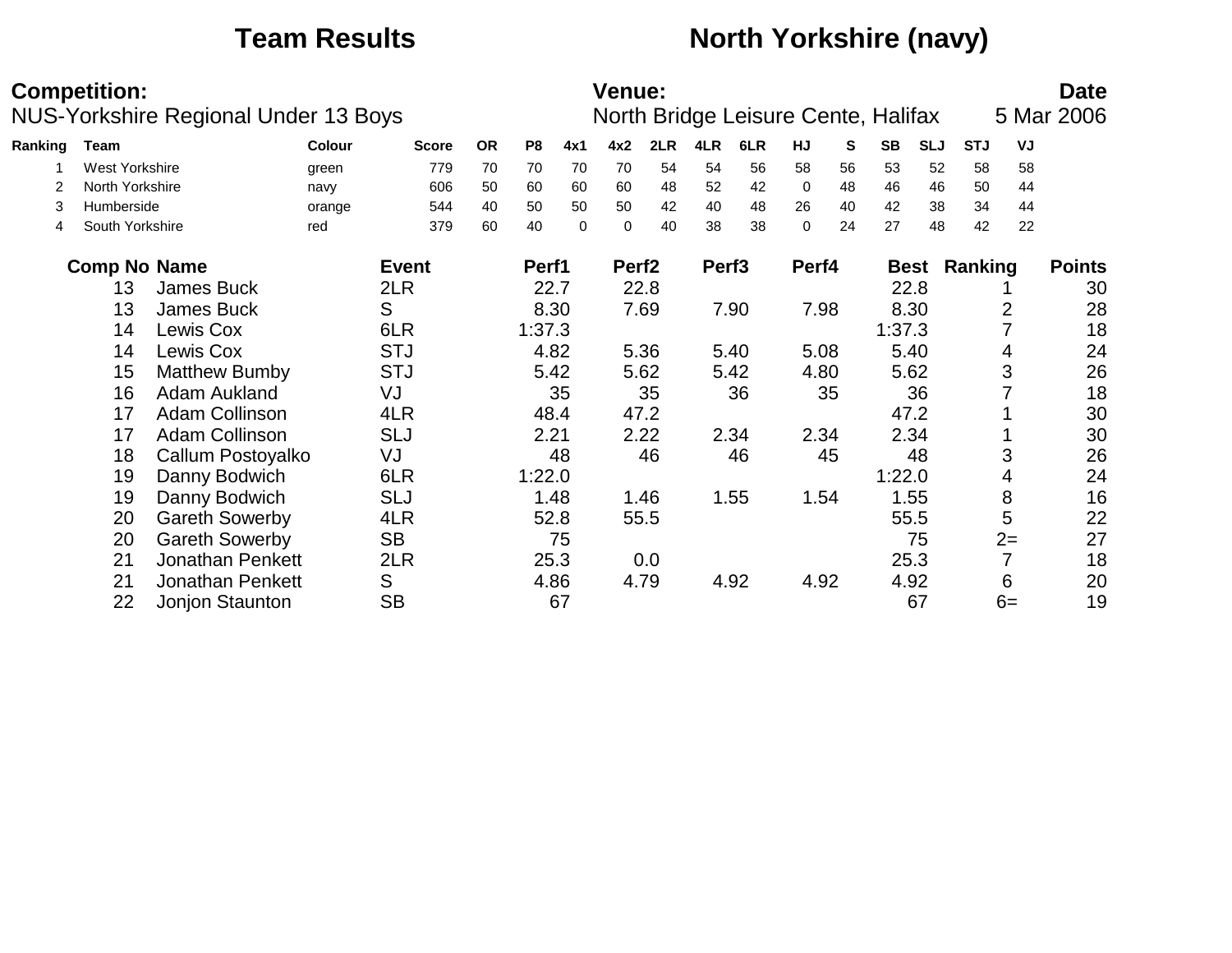### **Team Results South Yorkshire (red)**

|         | <b>Competition:</b> | <b>NUS-Yorkshire Regional Under 13 Boys</b> |               |              |           |                |     | <b>Venue:</b>     |      |                   | North Bridge Leisure Cente, Halifax |             |    |           |            |            |      | <b>Date</b><br>5 Mar 2006 |
|---------|---------------------|---------------------------------------------|---------------|--------------|-----------|----------------|-----|-------------------|------|-------------------|-------------------------------------|-------------|----|-----------|------------|------------|------|---------------------------|
| Ranking | Team                |                                             | <b>Colour</b> | <b>Score</b> | <b>OR</b> | P <sub>8</sub> | 4x1 | 4x2               | 2LR  | 4LR               | 6LR                                 | <b>HJ</b>   | S  | <b>SB</b> | <b>SLJ</b> | <b>STJ</b> | VJ   |                           |
|         | West Yorkshire      |                                             | green         | 779          | 70        | 70             | 70  | 70                | 54   | 54                | 56                                  | 58          | 56 | 53        | 52         | 58         | 58   |                           |
| 2       | North Yorkshire     |                                             | navy          | 606          | 50        | 60             | 60  | 60                | 48   | 52                | 42                                  | $\mathbf 0$ | 48 | 46        | 46         | 50         | 44   |                           |
| 3       | Humberside          |                                             | orange        | 544          | 40        | 50             | 50  | 50                | 42   | 40                | 48                                  | 26          | 40 | 42        | 38         | 34         | 44   |                           |
| 4       | South Yorkshire     |                                             | red           | 379          | 60        | 40             | 0   | $\mathbf 0$       | 40   | 38                | 38                                  | 0           | 24 | 27        | 48         | 42         | 22   |                           |
|         | <b>Comp No Name</b> |                                             |               | <b>Event</b> |           | Perf1          |     | Perf <sub>2</sub> |      | Perf <sub>3</sub> |                                     | Perf4       |    |           | Best       | Ranking    |      | <b>Points</b>             |
|         | 25                  | <b>Jake Holmes</b>                          |               | 4LR          |           | 54.0           |     |                   | 0.0  |                   |                                     |             |    | 54.0      |            |            | 6    | 20                        |
|         | 25                  | <b>Jake Holmes</b>                          |               | <b>SB</b>    |           |                | 75  |                   |      |                   |                                     |             |    |           | 75         |            | $2=$ | 27                        |
|         | 26                  | <b>Quinlan Simms</b>                        |               | 2LR          |           | 23.6           |     |                   | 23.9 |                   |                                     |             |    | 23.9      |            |            | 4    | 24                        |
|         | 26                  | <b>Quinlan Simms</b>                        |               | <b>SLJ</b>   |           | 2.04           |     |                   | 1.98 |                   | 1.98                                | 1.97        |    | 2.04      |            |            | 3    | 26                        |
|         | 27                  | <b>Scott Davies</b>                         |               | 4LR          |           | 55.0           |     |                   | 0.0  |                   |                                     |             |    | 55.0      |            |            |      | 18                        |
|         | 27                  | <b>Scott Davies</b>                         |               | <b>SLJ</b>   |           | 1.81           |     |                   | 1.65 |                   | 1.75                                | 1.75        |    | 1.81      |            |            | 5    | 22                        |
|         | 28                  | <b>Cameron Rush</b>                         |               | 6LR          |           | 1:41.3         |     |                   |      |                   |                                     |             |    | 1:41.3    |            |            | 8    | 16                        |
|         | 28                  | <b>Cameron Rush</b>                         |               | <b>STJ</b>   |           | 5.02           |     |                   | 5.00 |                   | 4.04                                | 4.96        |    | 5.02      |            |            | 5    | 22                        |
|         | 29                  | <b>Steven Bowkett</b>                       |               | S            |           | 4.35           |     |                   | 4.94 |                   | 5.06                                | 5.43        |    | 5.43      |            |            | 4    | 24                        |
|         | 30                  | Zachary Rush                                |               | 2LR          |           | 25.8           |     |                   | 0.0  |                   |                                     |             |    | 25.8      |            |            | 8    | 16                        |
|         | 30                  | <b>Zachary Rush</b>                         |               | <b>STJ</b>   |           | 4.60           |     |                   | 4.88 |                   | 5.02                                | 4.60        |    | 5.02      |            |            | 6    | 20                        |
|         | 31                  | Jamil Burgen                                |               | 6LR          |           | 1:28.7         |     |                   |      |                   |                                     |             |    | 1:28.7    |            |            | 5    | 22                        |
|         | 31                  | Jamil Burgen                                |               | VJ           |           |                | 40  |                   | 38   |                   | 41                                  |             | 41 |           | 41         |            | 5    | 22                        |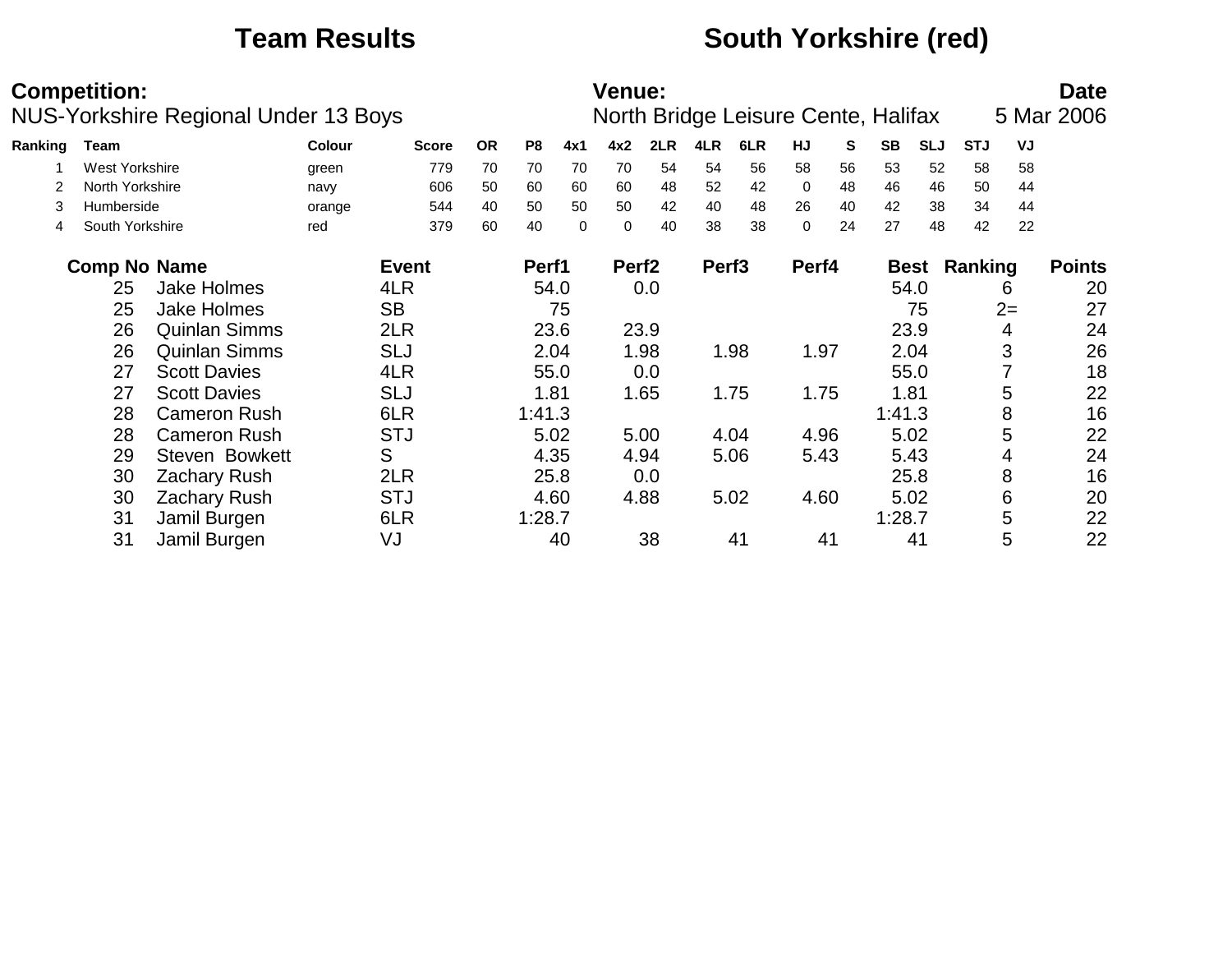### **Team Results West Yorkshire (green)**

|         | <b>Competition:</b>   | NUS-Yorkshire Regional Under 13 Boys |        |              |           |                |             | <b>Venue:</b>     |      |                   | North Bridge Leisure Cente, Halifax |           |    |           |            |            |                | <b>Date</b><br>5 Mar 2006 |
|---------|-----------------------|--------------------------------------|--------|--------------|-----------|----------------|-------------|-------------------|------|-------------------|-------------------------------------|-----------|----|-----------|------------|------------|----------------|---------------------------|
| Ranking | <b>Team</b>           |                                      | Colour | <b>Score</b> | <b>OR</b> | P <sub>8</sub> | 4x1         | 4x2               | 2LR  | 4LR               | 6LR                                 | <b>HJ</b> | S  | <b>SB</b> | <b>SLJ</b> | <b>STJ</b> | VJ             |                           |
|         | <b>West Yorkshire</b> |                                      | green  | 779          | 70        | 70             | 70          | 70                | 54   | 54                | 56                                  | 58        | 56 | 53        | 52         | 58         | 58             |                           |
|         | North Yorkshire       |                                      | navy   | 606          | 50        | 60             | 60          | 60                | 48   | 52                | 42                                  | $\Omega$  | 48 | 46        | 46         | 50         | 44             |                           |
| 3       | Humberside            |                                      | orange | 544          | 40        | 50             | 50          | 50                | 42   | 40                | 48                                  | 26        | 40 | 42        | 38         | 34         | 44             |                           |
| 4       | South Yorkshire       |                                      | red    | 379          | 60        | 40             | $\mathbf 0$ | $\mathbf 0$       | 40   | 38                | 38                                  | 0         | 24 | 27        | 48         | 42         | 22             |                           |
|         | <b>Comp No Name</b>   |                                      |        | <b>Event</b> |           | Perf1          |             | Perf <sub>2</sub> |      | Perf <sub>3</sub> |                                     | Perf4     |    |           | Best       | Ranking    |                | <b>Points</b>             |
|         | 37                    | <b>Josh Bentley</b>                  |        | 2LR          |           | 22.8           |             | 23.1              |      |                   |                                     |           |    | 23.1      |            |            | 2              | 28                        |
|         | 37                    | Josh Bentley                         |        | <b>STJ</b>   |           | 4.26           |             |                   | 6.10 |                   | 6.18                                | 6.34      |    | 6.34      |            |            |                | 30                        |
|         | 38                    | <b>Matthew Wagner</b>                |        | 2LR          |           | 23.2           |             |                   | 23.3 |                   |                                     |           |    | 23.3      |            |            | 3              | 26                        |
|         | 38                    | <b>Matthew Wagner</b>                |        | <b>SLJ</b>   |           | 2.14           |             |                   | 2.22 |                   | 2.14                                | 2.28      |    | 2.28      |            |            | $\overline{2}$ | 28                        |
|         | 39                    | Dyon Whiteley                        |        | 4LR          |           | 50.1           |             | 50.1              |      |                   |                                     |           |    | 50.1      |            |            | $\overline{2}$ | 28                        |
|         | 39                    | Dyon Whiteley                        |        | HJ           |           | 1.30           |             |                   |      |                   |                                     |           |    |           | 1.30       |            | $\overline{2}$ | 28                        |
|         | 40                    | Jason Taylor                         |        | 4LR          |           | 50.0           |             | 50.5              |      |                   |                                     |           |    | 50.5      |            |            | 3              | 26                        |
|         | 40                    | Jason Taylor                         |        | VJ           |           |                | 50          |                   | 48   |                   | 50                                  |           | 48 |           | 50         |            | 2              | 28                        |
|         | 41                    | Lee Drury                            |        | 6LR          |           | 1:18.1         |             |                   |      |                   |                                     |           |    | 1:18.1    |            |            |                | 30                        |
|         | 41                    | Lee Drury                            |        | <b>SLJ</b>   |           | 1.96           |             |                   | 1.90 |                   | 1.94                                | 1.95      |    | 1.96      |            |            | 4              | 24                        |
|         | 42                    | <b>Thomas Scott</b>                  |        | 6LR          |           | 1:21.5         |             |                   |      |                   |                                     |           |    | 1:21.5    |            |            | 3              | 26                        |
|         | 42                    | <b>Thomas Scott</b>                  |        | <b>SB</b>    |           |                | 82          |                   |      |                   |                                     |           |    |           | 82         |            |                | 30                        |
|         | 43                    | <b>Mark Fuszard</b>                  |        | HJ           |           | 1.40           |             |                   |      |                   |                                     |           |    |           | 1.40       |            |                | 30                        |
|         | 44                    | David Lidstone-Green                 |        | <b>SB</b>    |           |                | 72          |                   |      |                   |                                     |           |    |           | 72         |            | $4=$           | 23                        |
|         | 45                    | Jacob Gardiner                       |        | S            |           | 9.12           |             | 9.99              |      |                   | 9.08                                | 9.27      |    | 9.99      |            |            |                | 30                        |
|         | 46                    | Sam Bentley                          |        | VJ           |           |                | 46          |                   | 51   |                   | 49                                  |           | 49 |           | 51         |            |                | 30                        |
|         | 47                    | <b>Matthew Chambers</b>              |        | <b>STJ</b>   |           | 6.04           |             | 5.96              |      |                   | 6.06                                | 5.98      |    | 6.06      |            |            | $\overline{2}$ | 28                        |
|         | 48                    | Joel Gibson                          |        | S            |           | 6.86           |             | 6.90              |      |                   | 7.15                                | 6.63      |    | 7.15      |            |            | 3              | 26                        |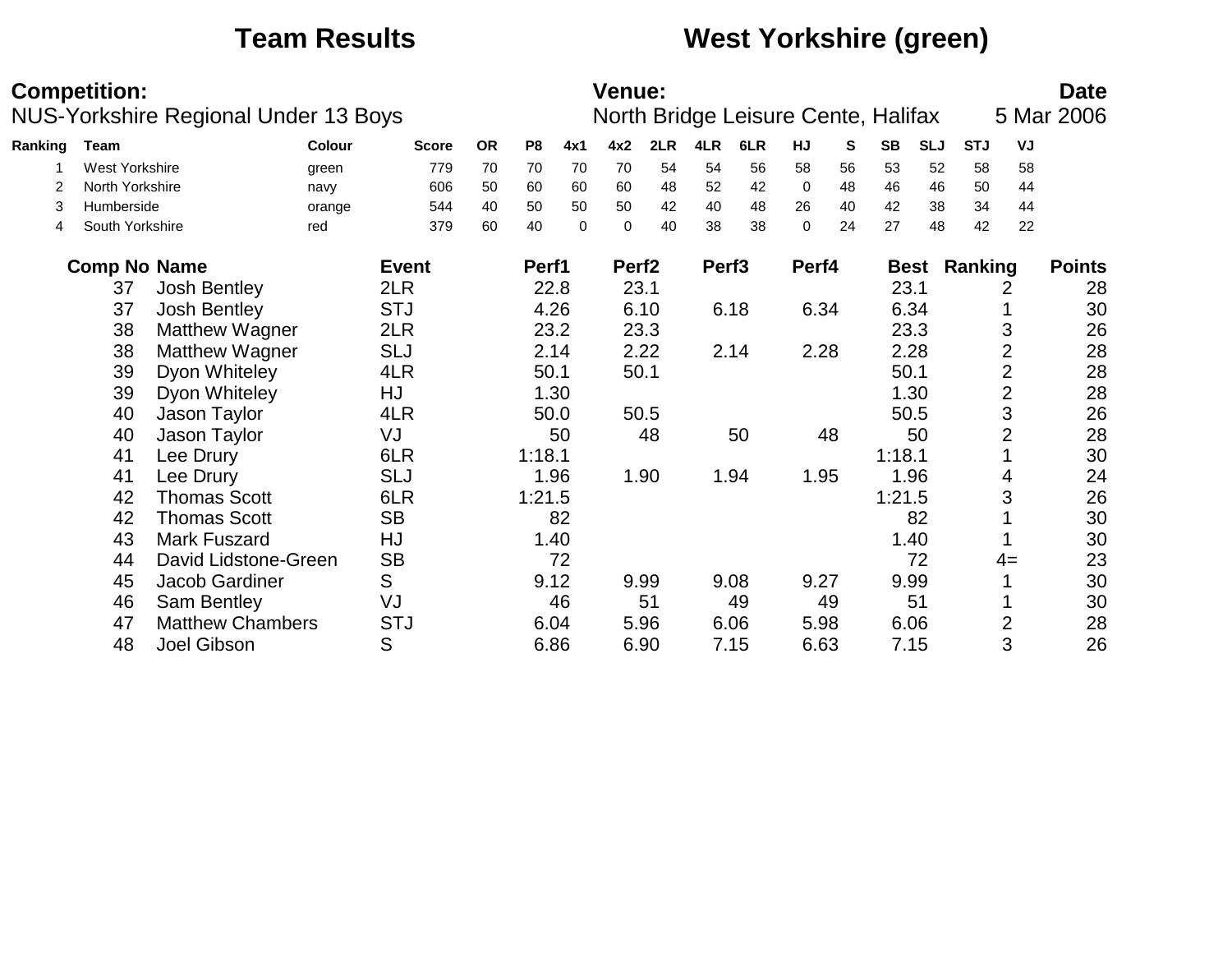### **Event Official Results Sheet Obstacle Relay**

### **Competition:**<br>**Date**<br>**North Bridge Leisure Cente, Halifax** 5 Mar 2006 NUS-Yorkshire Regional Under 13 Boys

| <b>Performance</b><br><b>Points</b> |
|-------------------------------------|
| 70<br>1:20.3                        |
| 60<br>1:22.5                        |
| 1:26.2<br>50                        |
| 1:33.5<br>40                        |
|                                     |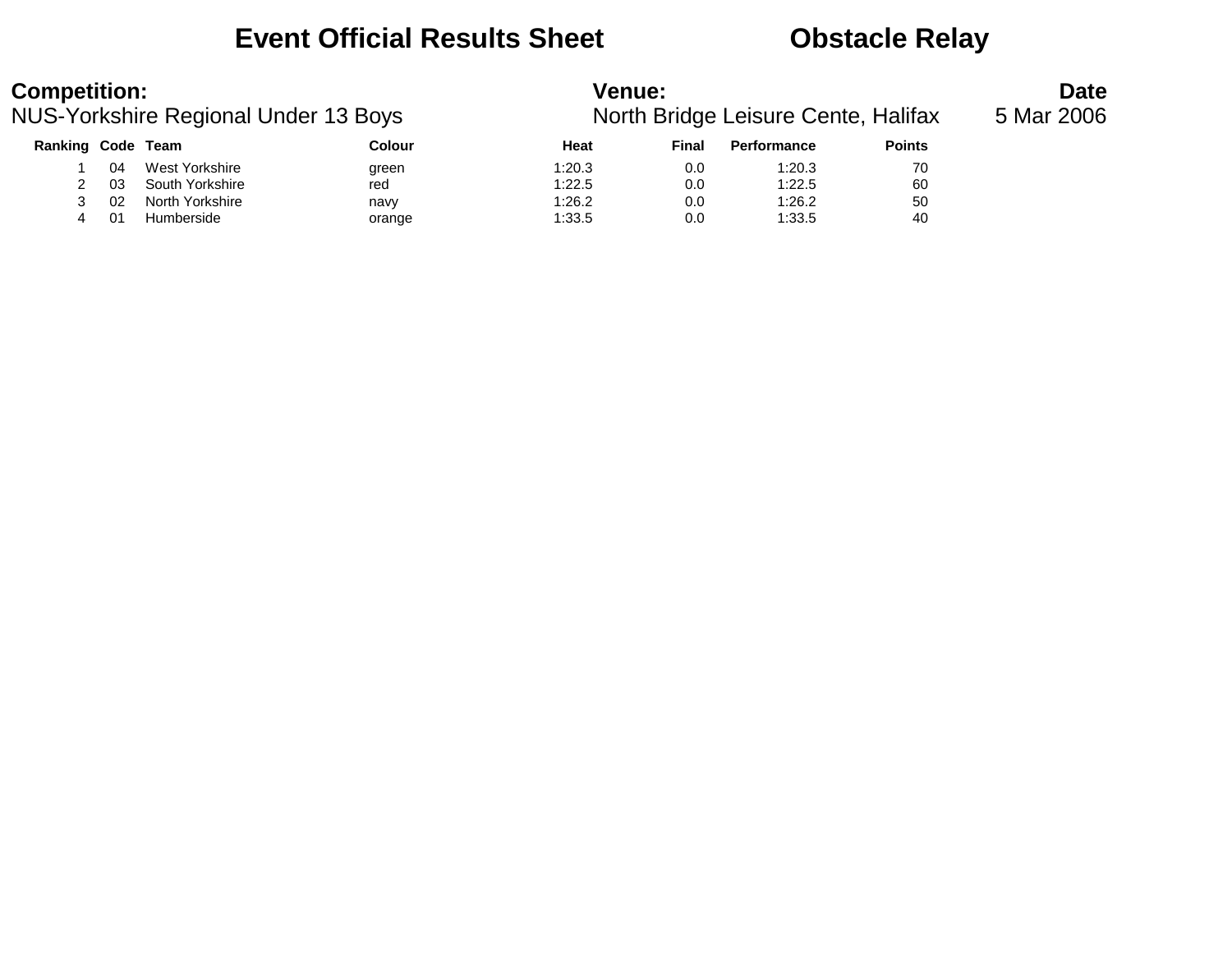### **Results Sheet 2 Lap Race**

| <b>Competition:</b> |                                      |               | <b>Venue:</b>                       | <b>Date</b> |
|---------------------|--------------------------------------|---------------|-------------------------------------|-------------|
|                     | NUS-Yorkshire Regional Under 13 Boys |               | North Bridge Leisure Cente, Halifax | 5 Mar 2006  |
| Ranking             | Team                                 | <b>Colour</b> | <b>Points</b>                       |             |
|                     | West Yorkshire                       | green         | 54                                  |             |
|                     | North Yorkshire                      | navy          | 48                                  |             |

| 3<br>4         | <b>Humberside</b><br>South Yorkshire | orange<br>red |    |                   | 42<br>40    |               |
|----------------|--------------------------------------|---------------|----|-------------------|-------------|---------------|
| Ranking        | Team                                 | <b>Colour</b> |    | <b>BibNo Name</b> | <b>Best</b> | <b>Points</b> |
|                | North Yorkshire                      | navy          |    | 13 James Buck     | 22.8        | 30            |
| $\overline{2}$ | West Yorkshire                       | green         |    | 37 Josh Bentley   | 23.1        | 28            |
| 3              | West Yorkshire                       | green         |    | 38 Matthew Wagner | 23.3        | 26            |
| 4              | South Yorkshire                      | red           |    | 26 Quinlan Simms  | 23.9        | 24            |
| 5              | Humberside                           | orange        |    | 6 Patrick Atkin   | 24.0        | 22            |
| 6              | Humberside                           | orange        |    | 11 Dale Williams  | 25.2        | 20            |
|                | North Yorkshire                      | navy          | 21 | Jonathan Penkett  | 25.3        | 18            |
| 8              | South Yorkshire                      | red           |    | 30 Zachary Rush   | 25.8        | 16            |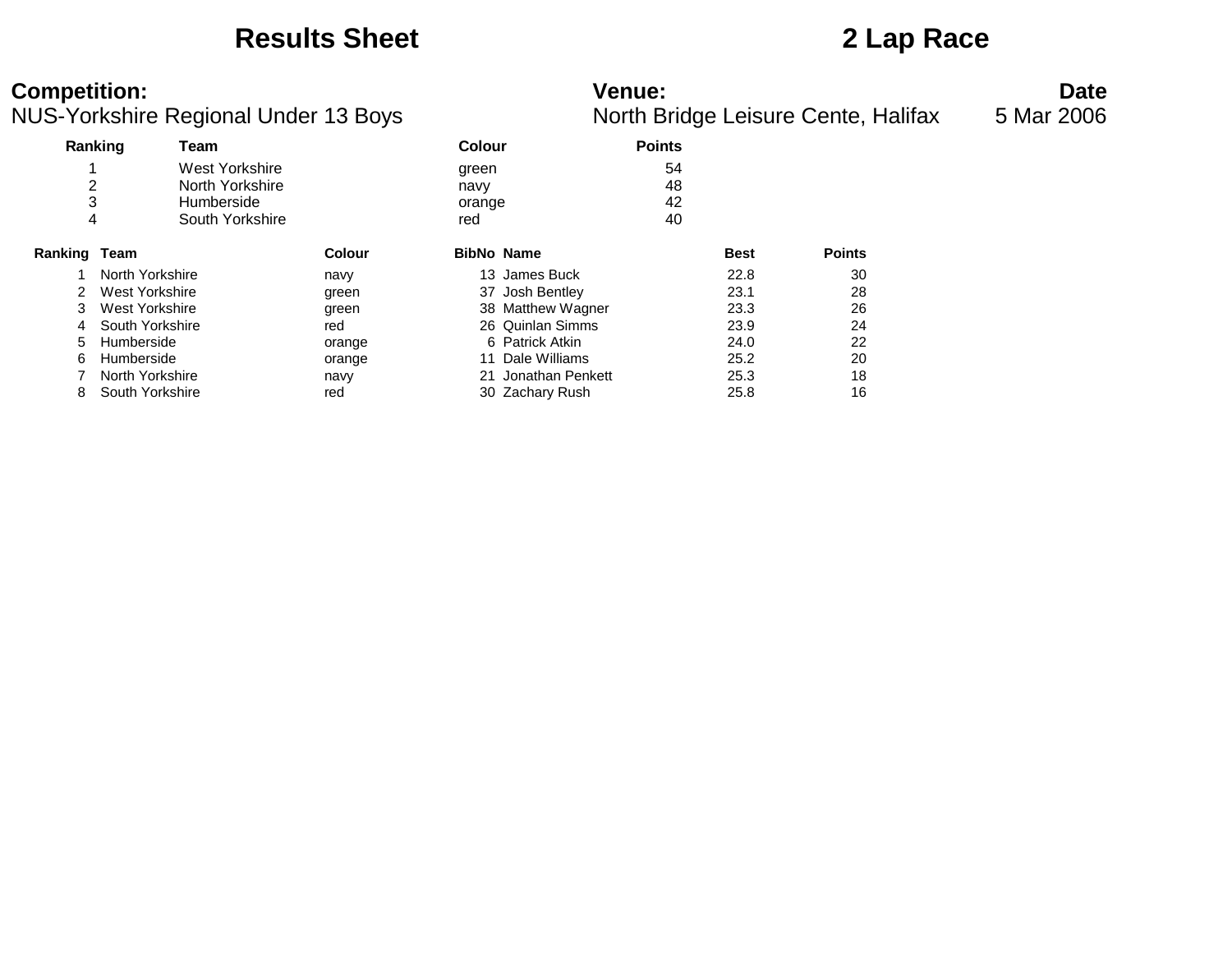### **Results Sheet 4 Lap Race**

| <b>Competition:</b>                  | Venue <sup>-</sup>                  | Date       |
|--------------------------------------|-------------------------------------|------------|
| NUS-Yorkshire Regional Under 13 Bovs | North Bridge Leisure Cente, Halifax | 5 Mar 2006 |

|         | Ranking<br>Team |                 | <b>Colour</b>     |                          | <b>Points</b> |               |
|---------|-----------------|-----------------|-------------------|--------------------------|---------------|---------------|
|         |                 | West Yorkshire  | green             |                          | 54            |               |
| 2       |                 | North Yorkshire | navy              |                          | 52            |               |
| 3       |                 | Humberside      | orange            |                          | 40            |               |
| 4       |                 | South Yorkshire | red               |                          | 38            |               |
| Ranking | Team            | <b>Colour</b>   | <b>BibNo Name</b> |                          | <b>Best</b>   | <b>Points</b> |
|         | North Yorkshire | navy            |                   | 17 Adam Collinson        | 47.2          | 30            |
| 2       | West Yorkshire  | green           |                   | 39 Dyon Whiteley         | 50.1          | 28            |
| 3       | West Yorkshire  | green           |                   | 40 Jason Taylor          | 50.5          | 26            |
| 4       | Humberside      | orange          |                   | Thomas Hoyle             | 51.9          | 24            |
| 5.      | North Yorkshire | navy            |                   | 20 Gareth Sowerby        | 55.5          | 22            |
| 6.      | South Yorkshire | red             |                   | 25 Jake Holmes           | 54.0          | 20            |
|         | South Yorkshire | red             | 27                | <b>Scott Davies</b>      | 55.0          | 18            |
| 8       | Humberside      | orange          |                   | 7 Nathan Neeves-Redpaoth | 59.9          | 16            |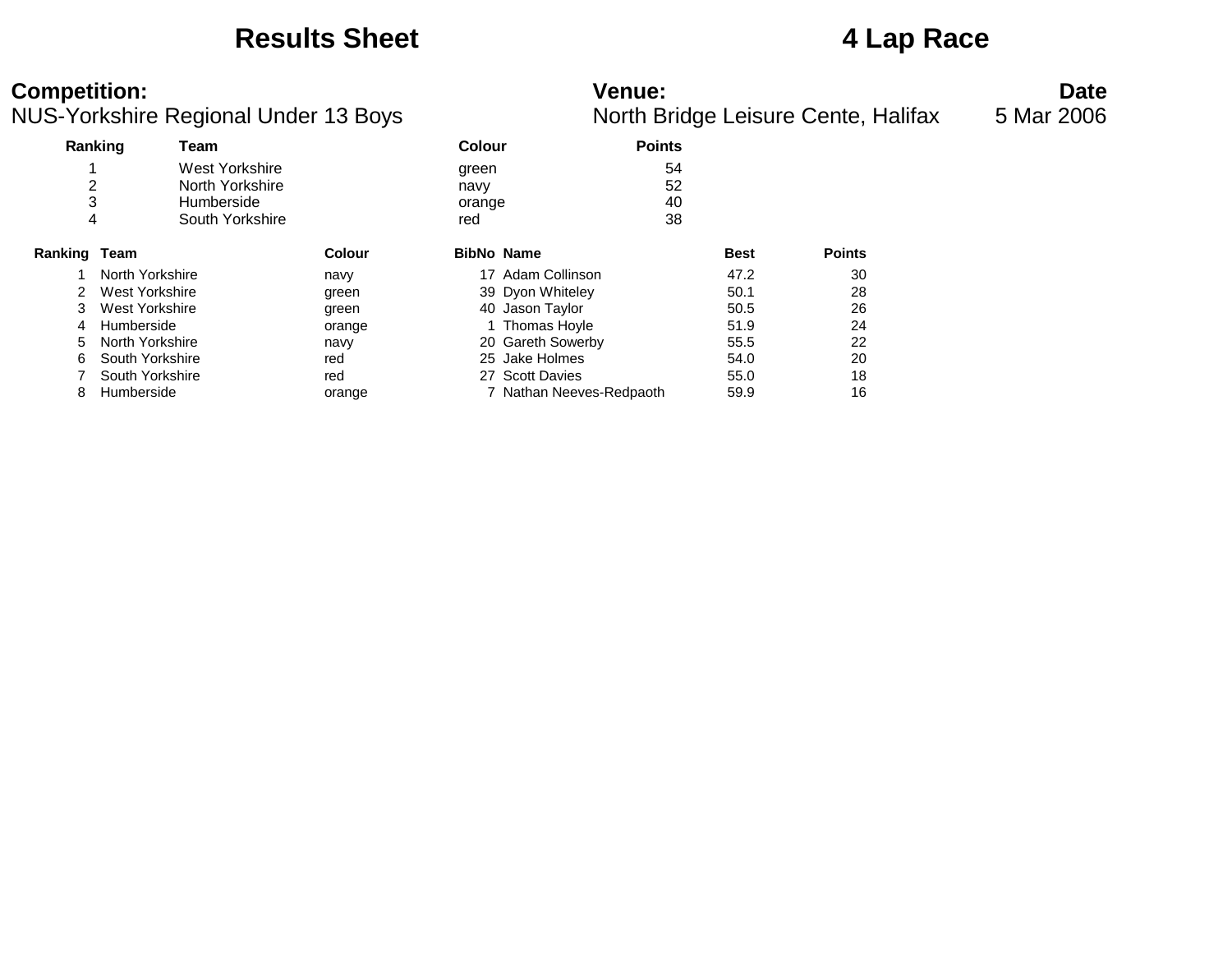### **Results Sheet 6 Lap Time Trial**

| <b>Competition:</b>                  | Venue <sup>.</sup>                 | Date       |
|--------------------------------------|------------------------------------|------------|
| NUS-Yorkshire Regional Under 13 Boys | North Bridge Leisure Cente Halifax | 5 Mar 2006 |

|              | ັ               |                                                                                                                                          |      |                                                                                                                                                                                                        |             | $\overline{\phantom{a}}$ |
|--------------|-----------------|------------------------------------------------------------------------------------------------------------------------------------------|------|--------------------------------------------------------------------------------------------------------------------------------------------------------------------------------------------------------|-------------|--------------------------|
| Ranking      | Team            |                                                                                                                                          |      | <b>Points</b>                                                                                                                                                                                          |             |                          |
|              | West Yorkshire  |                                                                                                                                          |      | 56                                                                                                                                                                                                     |             |                          |
| 2            | Humberside      |                                                                                                                                          |      | 48                                                                                                                                                                                                     |             |                          |
| 3            | North Yorkshire |                                                                                                                                          | navy | 42                                                                                                                                                                                                     |             |                          |
| 4            | South Yorkshire |                                                                                                                                          | red  | 38                                                                                                                                                                                                     |             |                          |
| Ranking Team |                 | <b>Colour</b>                                                                                                                            |      |                                                                                                                                                                                                        | <b>Best</b> | <b>Points</b>            |
|              |                 | green                                                                                                                                    |      |                                                                                                                                                                                                        | 1:18.1      | 30                       |
|              |                 | orange                                                                                                                                   |      |                                                                                                                                                                                                        | 1:19.4      | 28                       |
|              |                 | green                                                                                                                                    |      |                                                                                                                                                                                                        | 1:21.5      | 26                       |
|              |                 | navy                                                                                                                                     |      |                                                                                                                                                                                                        | 1:22.0      | 24                       |
|              |                 | red                                                                                                                                      |      |                                                                                                                                                                                                        | 1:28.7      | 22                       |
|              |                 | orange                                                                                                                                   |      |                                                                                                                                                                                                        | 1:29.7      | 20                       |
|              |                 | navy                                                                                                                                     |      |                                                                                                                                                                                                        | 1:37.3      | 18                       |
|              |                 | red                                                                                                                                      |      |                                                                                                                                                                                                        | 1:41.3      | 16                       |
|              |                 | West Yorkshire<br>Humberside<br>West Yorkshire<br>North Yorkshire<br>South Yorkshire<br>Humberside<br>North Yorkshire<br>South Yorkshire |      | <b>Colour</b><br>green<br>orange<br><b>BibNo Name</b><br>41 Lee Drury<br>2 Andrew Harding<br>42 Thomas Scott<br>19 Danny Bodwich<br>31 Jamil Burgen<br>4 Doug Grant<br>14 Lewis Cox<br>28 Cameron Rush |             | ັ                        |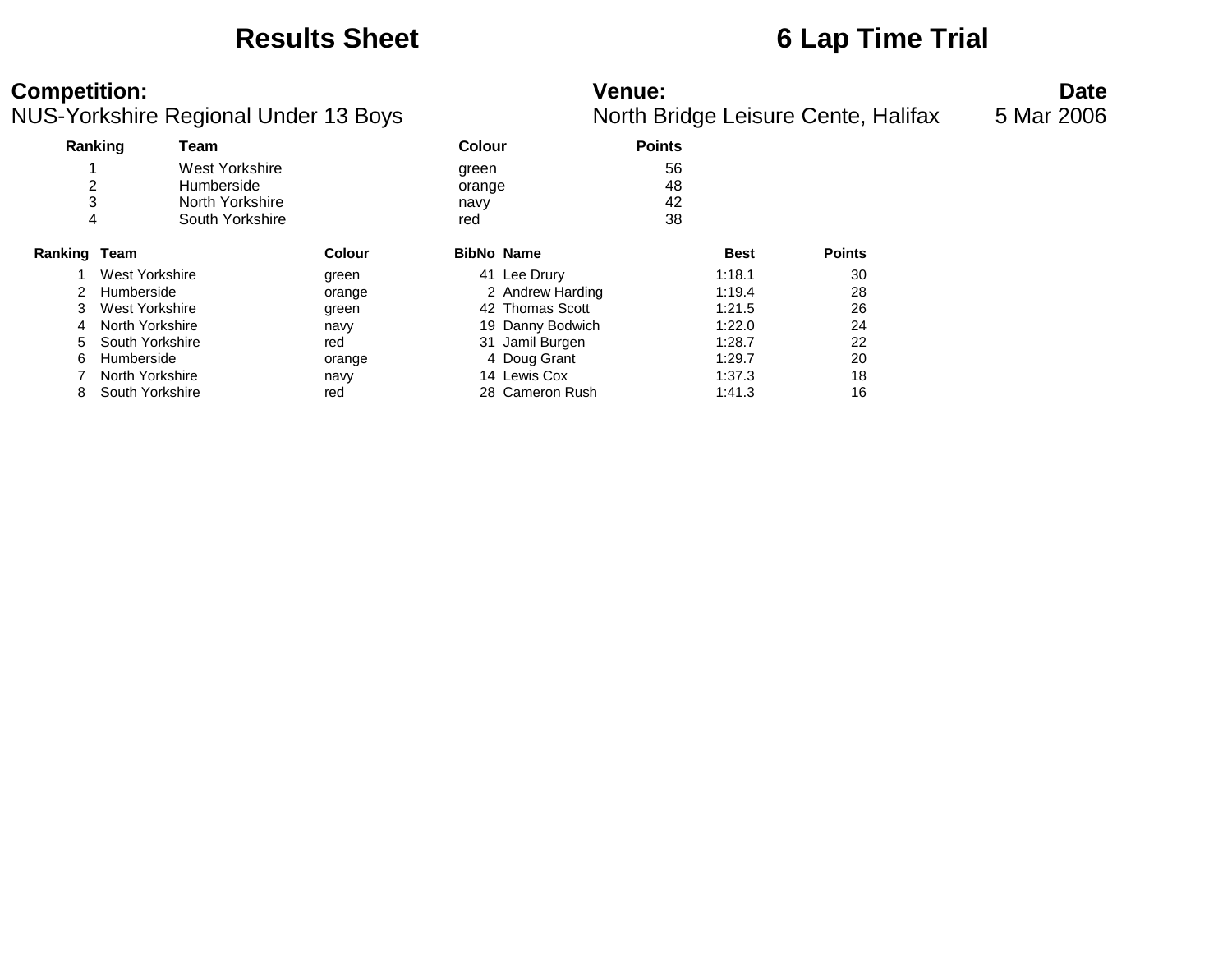### **Event Official Results Sheet 8 Lap Paarlauf**

| <b>Competition:</b> |    | NUS-Yorkshire Regional Under 13 Boys |        | <b>Venue:</b><br>North Bridge Leisure Cente, Halifax | <b>Date</b><br>5 Mar 2006 |             |               |  |
|---------------------|----|--------------------------------------|--------|------------------------------------------------------|---------------------------|-------------|---------------|--|
| Ranking Code Team   |    |                                      | Colour | Heat                                                 | Final                     | Performance | <b>Points</b> |  |
|                     | 04 | West Yorkshire                       | green  | 1:39.0                                               | 0.0                       | 1:39.0      | 70            |  |
|                     | 02 | North Yorkshire                      | navy   | 1:40.4                                               | 0.0                       | 1:40.4      | 60            |  |
|                     | 01 | Humberside                           | orange | 1:43.3                                               | 0.0                       | 1:43.3      | 50            |  |
|                     | 03 | South Yorkshire                      | red    | 1:52.2                                               | 0.0                       | 1:52.2      | 40            |  |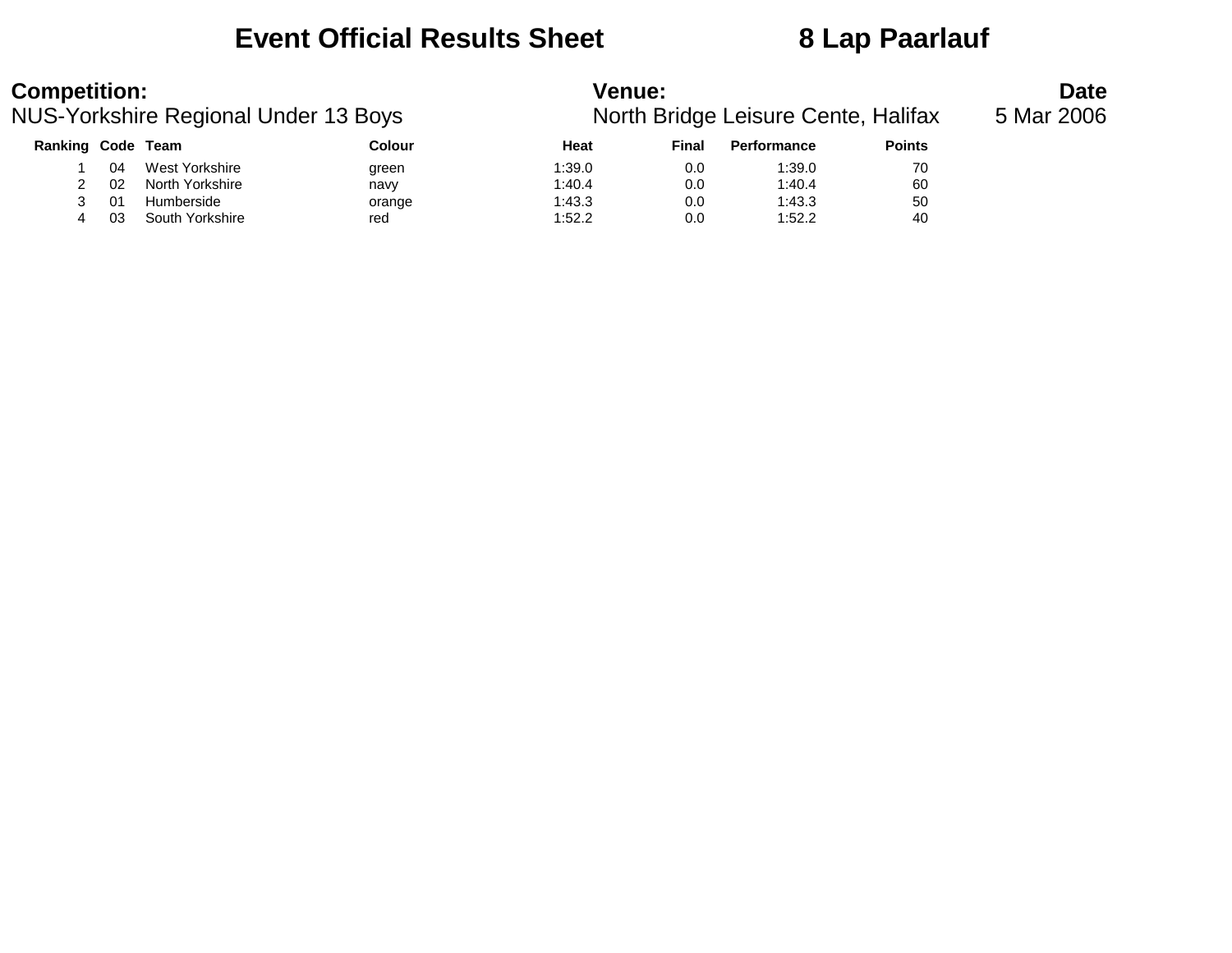### **Event Official Results Sheet 4 x 1 Lap Relay**

| <b>Competition:</b> |    | NUS-Yorkshire Regional Under 13 Boys |               | <b>Venue:</b><br>North Bridge Leisure Cente, Halifax | <b>Date</b><br>5 Mar 2006 |             |               |  |
|---------------------|----|--------------------------------------|---------------|------------------------------------------------------|---------------------------|-------------|---------------|--|
| Ranking Code Team   |    |                                      | <b>Colour</b> | Heat                                                 | Final                     | Performance | <b>Points</b> |  |
|                     | 04 | West Yorkshire                       | green         | 48.4                                                 | 0.0                       | 48.4        | 70            |  |
|                     | 02 | North Yorkshire                      | navy          | 50.3                                                 | 0.0                       | 50.3        | 60            |  |
|                     | 01 | Humberside                           | orange        | 51.7                                                 | 0.0                       | 51.7        | 50            |  |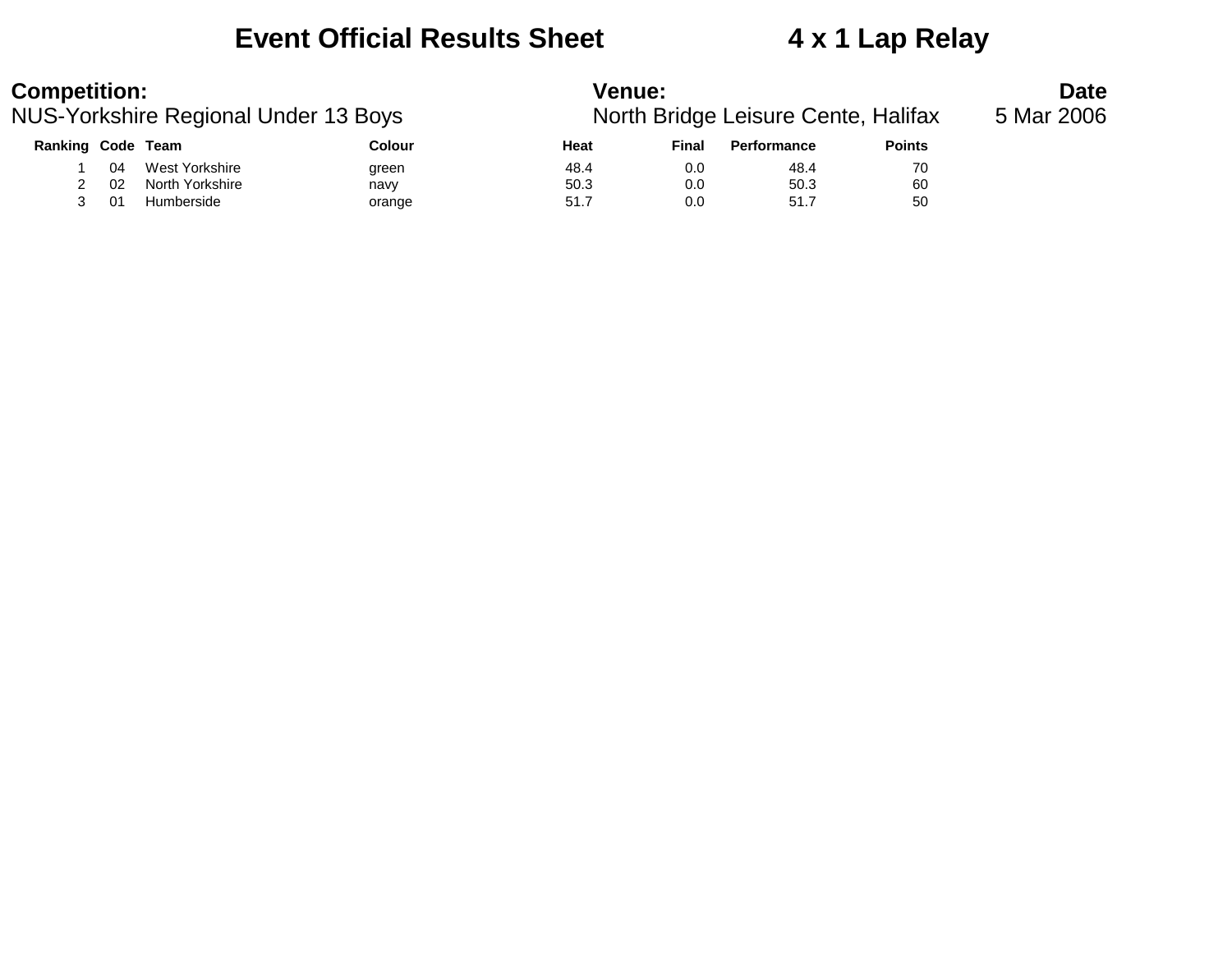### **Event Official Results Sheet 4 x 2 Lap Relay**

| <b>Competition:</b><br>NUS-Yorkshire Regional Under 13 Boys |     |                 |               | <b>Venue:</b><br>North Bridge Leisure Cente, Halifax | Date<br>5 Mar 2006 |                    |               |  |
|-------------------------------------------------------------|-----|-----------------|---------------|------------------------------------------------------|--------------------|--------------------|---------------|--|
| Ranking Code Team                                           |     |                 | <b>Colour</b> | Heat                                                 | Final              | <b>Performance</b> | <b>Points</b> |  |
|                                                             | 04  | West Yorkshire  | green         | 1:36.2                                               | 0.0                | 1:36.2             | 70            |  |
|                                                             | 02  | North Yorkshire | navy          | 1:40.1                                               | 0.0                | 1:40.1             | 60            |  |
|                                                             | -01 | Humberside      | orange        | 1:42.3                                               | 0.0                | 1:42.3             | 50            |  |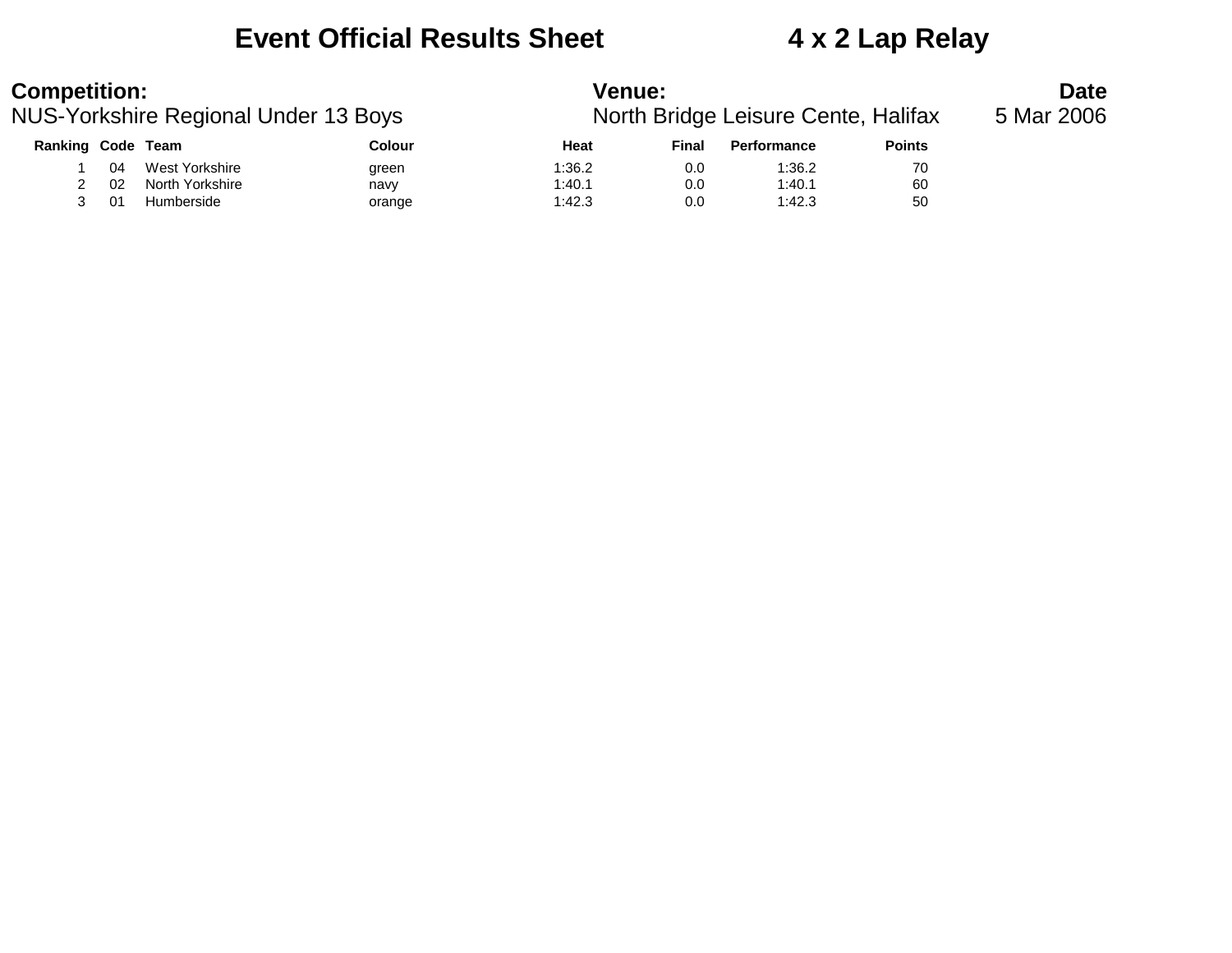### Results Sheet **High Jump**

# **Competition: Venue: Date**

|              | NUS-Yorkshire Regional Under 13 Boys |                 |               |        |                   |               | North Bridge Leisure Cente, Halifax | 5 Mar 2006    |  |
|--------------|--------------------------------------|-----------------|---------------|--------|-------------------|---------------|-------------------------------------|---------------|--|
|              | Ranking                              | Team            |               | Colour |                   | <b>Points</b> |                                     |               |  |
|              |                                      | North Yorkshire |               | navy   |                   |               |                                     |               |  |
|              |                                      | South Yorkshire |               | red    |                   |               |                                     |               |  |
|              |                                      | West Yorkshire  |               | green  |                   | 58            |                                     |               |  |
|              |                                      | Humberside      |               | orange |                   | 26            |                                     |               |  |
| Ranking Team |                                      |                 | <b>Colour</b> |        | <b>BibNo Name</b> |               | <b>Best</b>                         | <b>Points</b> |  |
|              | West Yorkshire                       |                 | green         |        | 43 Mark Fuszard   |               | 1.40                                | 30            |  |
|              | West Yorkshire                       |                 | green         |        | 39 Dyon Whiteley  |               | 1.30                                | 28            |  |
|              | Humberside                           |                 | orange        |        | Thomas Hoyle      |               | 1.15                                | 26            |  |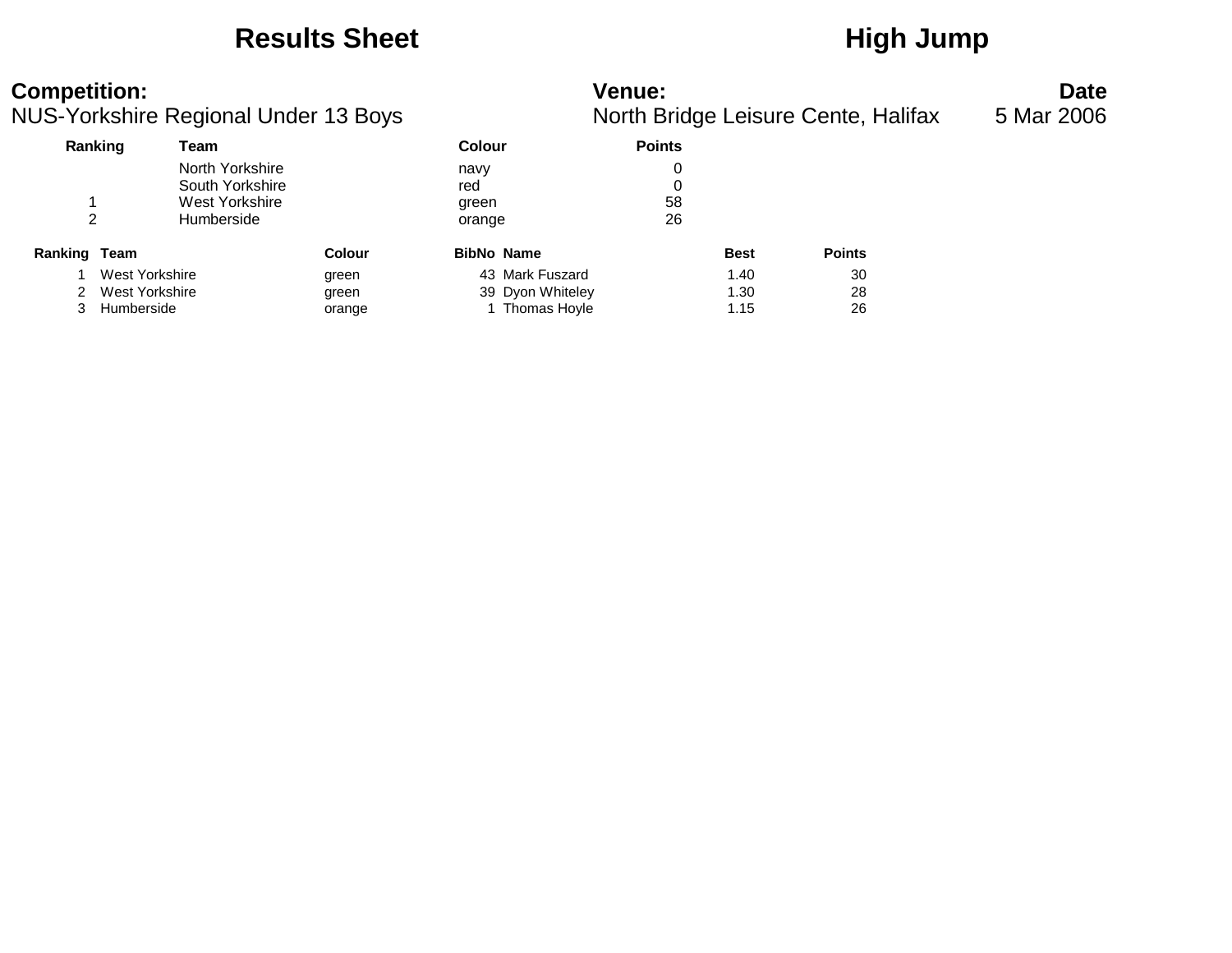### **Results Sheet Shot**

### **Competition: Venue: Date**

| Ranking       |                 | Team            |        | Colour            |                   | <b>Points</b> |             |               |
|---------------|-----------------|-----------------|--------|-------------------|-------------------|---------------|-------------|---------------|
|               |                 | West Yorkshire  |        | green             |                   | 56            |             |               |
| 2             |                 | North Yorkshire |        | navy              |                   | 48            |             |               |
| 3             |                 | Humberside      |        | orange            |                   | 40            |             |               |
| 4             |                 | South Yorkshire |        | red               |                   | 24            |             |               |
| Ranking Team  |                 |                 | Colour | <b>BibNo Name</b> |                   |               | <b>Best</b> | <b>Points</b> |
|               | West Yorkshire  |                 | green  |                   | 45 Jacob Gardiner |               | 9.99        | 30            |
| $\mathcal{P}$ | North Yorkshire |                 | navy   |                   | 13 James Buck     |               | 8.30        | 28            |
| 3             | West Yorkshire  |                 | green  |                   | 48 Joel Gibson    |               | 7.15        | 26            |
| 4             | South Yorkshire |                 | red    |                   | 29 Steven Bowkett |               | 5.43        | 24            |
| 5             | Humberside      |                 | orange |                   | 3 Kelvin Arnott   |               | 5.34        | 22            |
| 6             | North Yorkshire |                 | navy   | 21                | Jonathan Penkett  |               | 4.92        | 20            |
|               | Humberside      |                 | orange |                   | 4 Doug Grant      |               | 4.61        | 18            |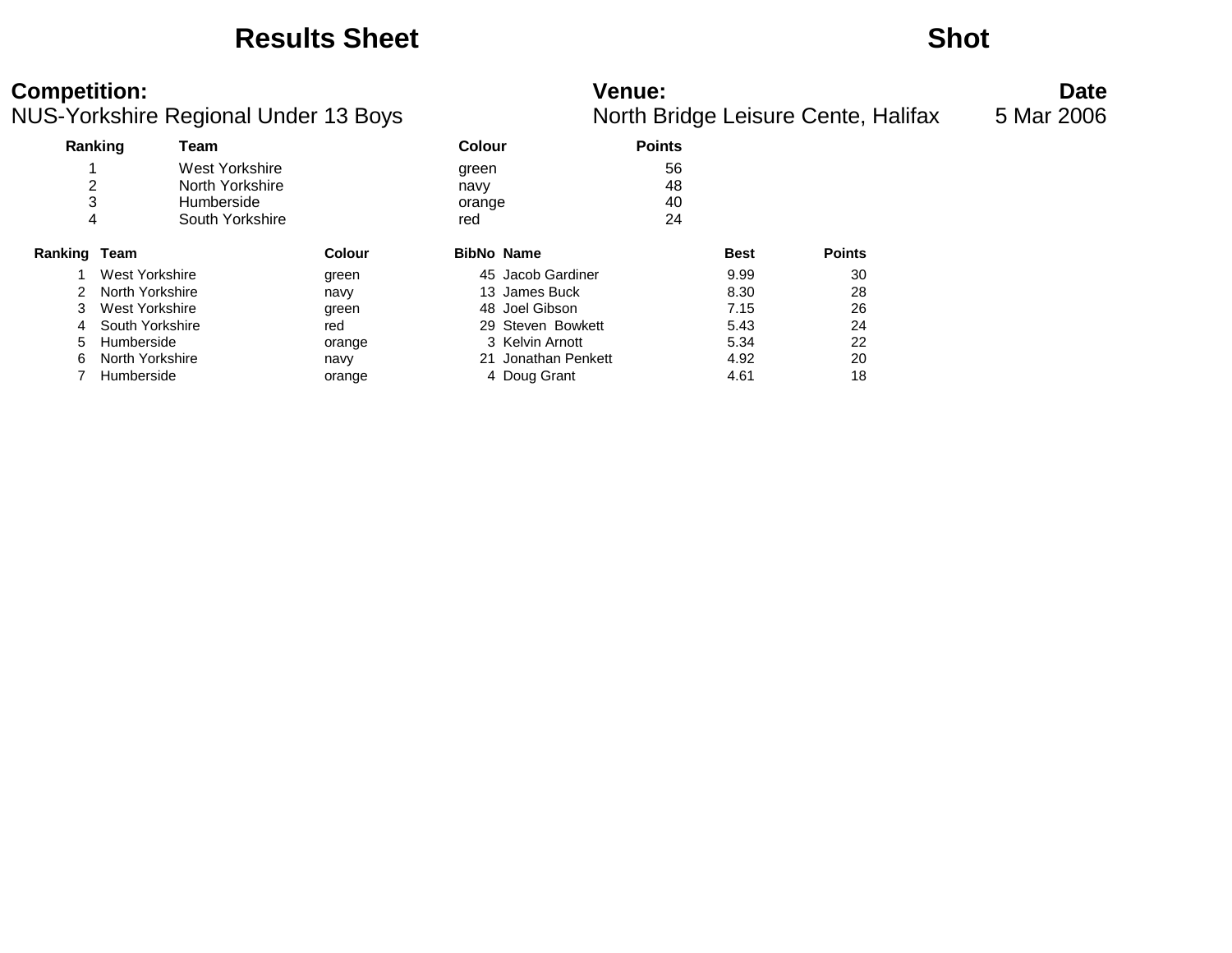### **Results Sheet Speed Bounce**

| <b>Competition:</b>                  |                      | <b>Venue:</b>                       | Date       |
|--------------------------------------|----------------------|-------------------------------------|------------|
| NUS-Yorkshire Regional Under 13 Boys |                      | North Bridge Leisure Cente, Halifax | 5 Mar 2006 |
| Deal-based<br><b>TAA-55</b>          | $\sim$ $\sim$ $\sim$ | <b>Delate</b>                       |            |

|              | Ranking         | Team            |               | Colour |                         | <b>Points</b> |       |               |
|--------------|-----------------|-----------------|---------------|--------|-------------------------|---------------|-------|---------------|
|              |                 | West Yorkshire  |               | green  |                         | 53            |       |               |
| 2            |                 | North Yorkshire |               | navy   |                         | 46            |       |               |
| 3            |                 | Humberside      |               | orange |                         | 42            |       |               |
| 4            |                 | South Yorkshire |               | red    |                         | 27            |       |               |
| Ranking Team |                 |                 | <b>Colour</b> |        | <b>BibNo Name</b>       |               | Total | <b>Points</b> |
|              | West Yorkshire  |                 | green         |        | 42 Thomas Scott         |               | 82    | 30            |
| $2=$         | North Yorkshire |                 | navy          |        | 20 Gareth Sowerby       |               | 75    | 27            |
| $2 =$        | South Yorkshire |                 | red           |        | 25 Jake Holmes          |               | 75    | 27            |
| $4=$         | Humberside      |                 | orange        |        | 6 Patrick Atkin         |               | 72    | 23            |
| $4=$         | West Yorkshire  |                 | green         |        | 44 David Lidstone-Green |               | 72    | 23            |
| $6=$         | Humberside      |                 | orange        |        | 10 James Tripp          |               | 67    | 19            |
| $6=$         | North Yorkshire |                 | navy          |        | 22 Jonjon Staunton      |               | 67    | 19            |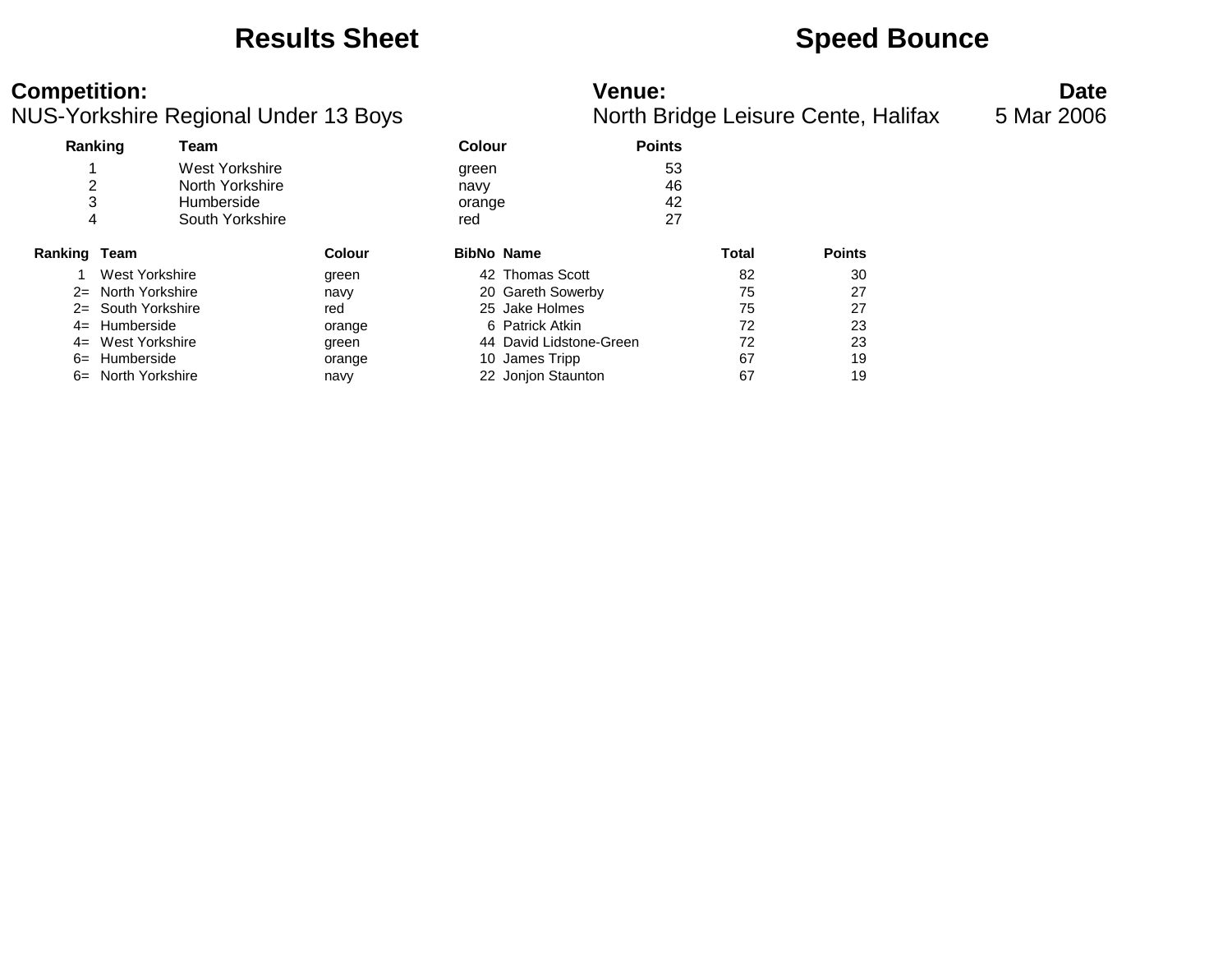### **Results Sheet Standing Long Jump**

NUS-Yorkshire Regional Under 13 Boys

**Competition:**<br>**Date**<br>Nunder 13 Boys **Date** Nunder 13 Boys **Date** Nunder 13 Boys **Date** North Bridge Leisure Cente, Halifax 5 Mar 2006

| Ranking |                 | Team            |               | Colour            |                          | <b>Points</b> |             |               |
|---------|-----------------|-----------------|---------------|-------------------|--------------------------|---------------|-------------|---------------|
|         |                 | West Yorkshire  |               | green             |                          | 52            |             |               |
| 2       |                 | South Yorkshire |               | red               |                          | 48            |             |               |
| 3       |                 | North Yorkshire |               | navy              |                          | 46            |             |               |
| 4       |                 | Humberside      |               | orange            |                          | 38            |             |               |
| Ranking | Team            |                 | <b>Colour</b> | <b>BibNo Name</b> |                          |               | <b>Best</b> | <b>Points</b> |
|         | North Yorkshire |                 | navy          | 17                | Adam Collinson           |               | 2.34        | 30            |
|         | West Yorkshire  |                 | green         |                   | 38 Matthew Wagner        |               | 2.28        | 28            |
| 3       | South Yorkshire |                 | red           |                   | 26 Quinlan Simms         |               | 2.04        | 26            |
| 4       | West Yorkshire  |                 | green         |                   | 41 Lee Drury             |               | 1.96        | 24            |
| 5.      | South Yorkshire |                 | red           |                   | 27 Scott Davies          |               | 1.81        | 22            |
| 6       | Humberside      |                 | orange        |                   | 8 Josh Masters           |               | 1.78        | 20            |
|         | Humberside      |                 | orange        |                   | 7 Nathan Neeves-Redpaoth |               | 1.70        | 18            |
| 8       | North Yorkshire |                 | navy          |                   | 19 Danny Bodwich         |               | 1.55        | 16            |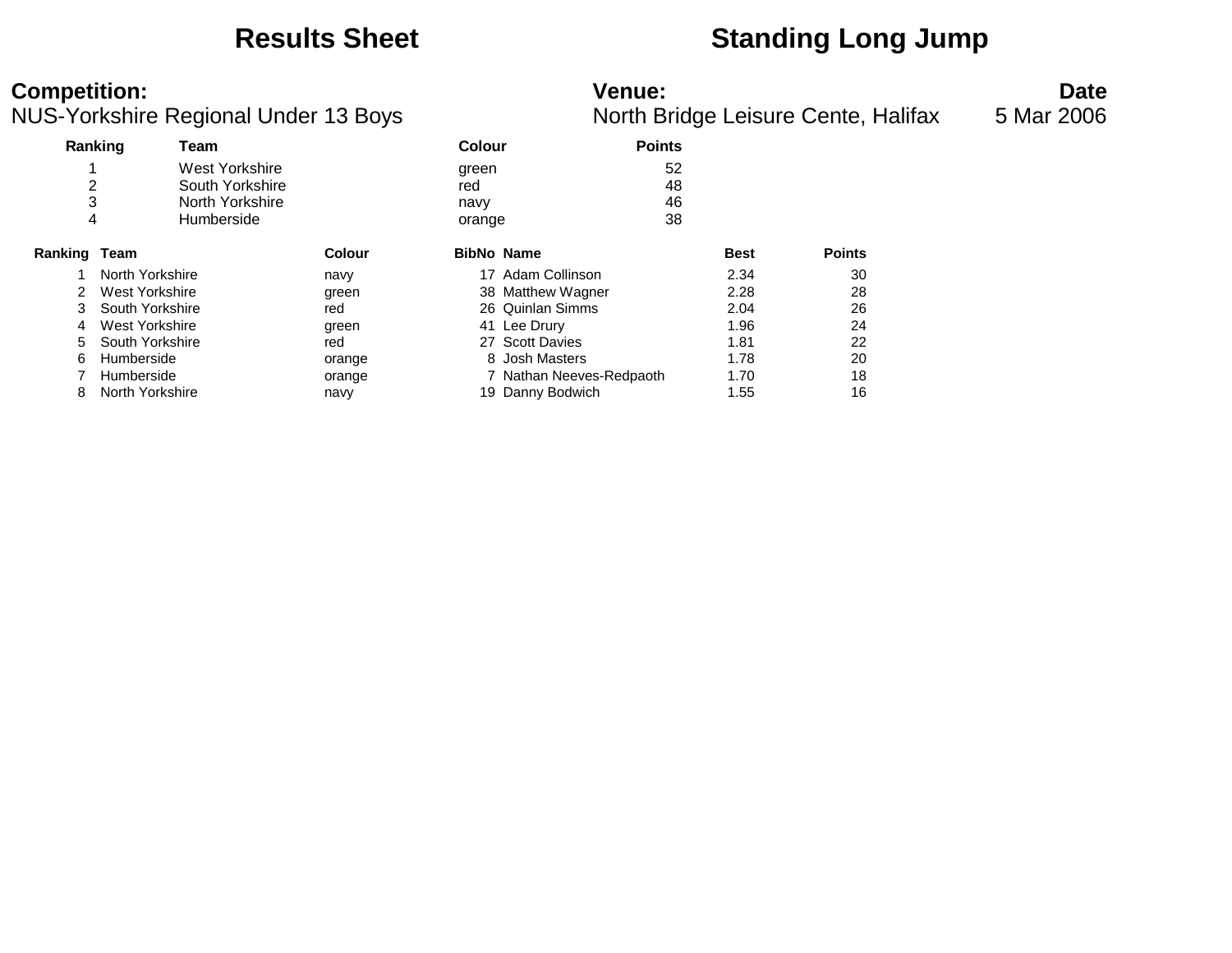### **Results Sheet Standing Triple Jump**

NUS-Yorkshire Regional Under 13 Boys

**Competition:**<br>**Date**<br>Nunder 13 Boys **Date** Nunder 13 Boys **Date** Nunder 13 Boys **Date** North Bridge Leisure Cente, Halifax 5 Mar 2006

| Ranking        |                 | Team            |               |        | <b>Points</b><br>Colour |    |             |               |
|----------------|-----------------|-----------------|---------------|--------|-------------------------|----|-------------|---------------|
|                |                 | West Yorkshire  |               | green  |                         | 58 |             |               |
| $\overline{2}$ |                 | North Yorkshire |               | navy   |                         | 50 |             |               |
| 3              |                 | South Yorkshire |               | red    |                         | 42 |             |               |
|                | 4               | Humberside      |               | orange |                         | 34 |             |               |
| Ranking        | Team            |                 | <b>Colour</b> |        | <b>BibNo Name</b>       |    | <b>Best</b> | <b>Points</b> |
|                | West Yorkshire  |                 | green         | 37     | Josh Bentley            |    | 6.34        | 30            |
| 2.             | West Yorkshire  |                 | green         | 47     | <b>Matthew Chambers</b> |    | 6.06        | 28            |
| 3              | North Yorkshire |                 | navy          |        | 15 Matthew Bumby        |    | 5.62        | 26            |
| 4              | North Yorkshire |                 | navy          |        | 14 Lewis Cox            |    | 5.40        | 24            |
| 5.             | South Yorkshire |                 | red           |        | 28 Cameron Rush         |    | 5.02        | 22            |
| 6              | South Yorkshire |                 | red           |        | 30 Zachary Rush         |    | 5.02        | 20            |
|                | Humberside      |                 | orange        |        | 9 Chris Thompson        |    | 4.64        | 18            |
| 8              | Humberside      |                 | orange        |        | 5 Callum Grant          |    | 4.32        | 16            |